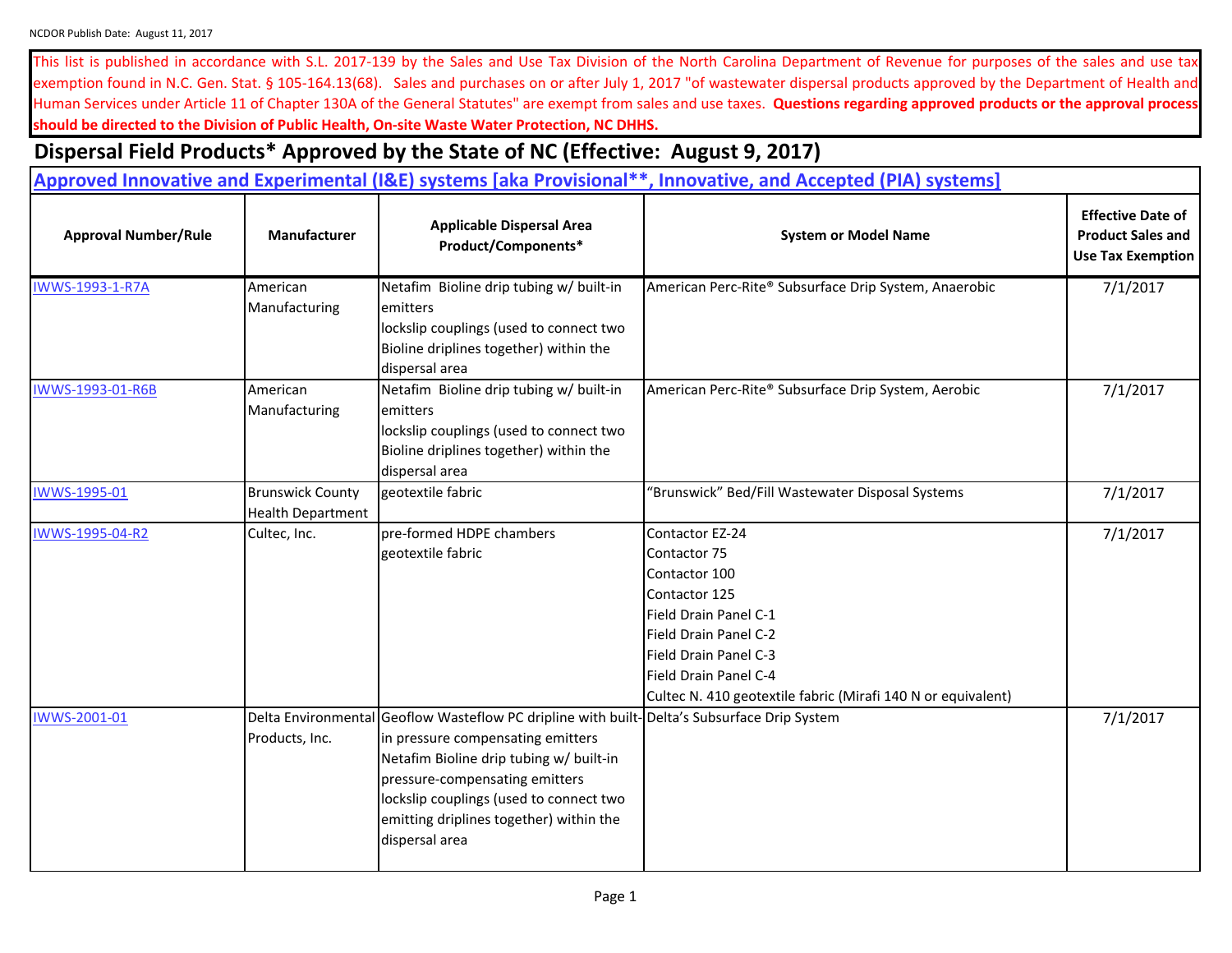| <b>Approval Number/Rule</b> | Manufacturer                                                          | <b>Applicable Dispersal Area</b><br>Product/Components*                                                                                                                                                                                                                                                                                                                                                                                                                                                                                                                                                                                                          | <b>System or Model Name</b>                                                                                                             | <b>Effective Date of</b><br><b>Product Sales and</b><br><b>Use Tax Exemption</b> |
|-----------------------------|-----------------------------------------------------------------------|------------------------------------------------------------------------------------------------------------------------------------------------------------------------------------------------------------------------------------------------------------------------------------------------------------------------------------------------------------------------------------------------------------------------------------------------------------------------------------------------------------------------------------------------------------------------------------------------------------------------------------------------------------------|-----------------------------------------------------------------------------------------------------------------------------------------|----------------------------------------------------------------------------------|
| IWWS-1995-03-R7             | EZflow, LP, a wholly<br><b>Infiltrator Water</b><br>Technologies, LLC | preassembled unit consisting of<br>owned subsidiary of perforated pipe, polystyrene aggregate<br>and netting, as well as internal coupling<br>devices used to connect bundles                                                                                                                                                                                                                                                                                                                                                                                                                                                                                    | EZ1003T<br>EZ1003T-GEO<br>EZ1203T<br>EZ1203T-GEO<br>EZ1203H<br>EZ1203H-GEO                                                              | 7/1/2017                                                                         |
| IWWS-2007-01-R2             | E-Z Treat                                                             | compensating emitters<br>lockslip couplings (used to connect two E-<br>Z Set Drip driplines together) within the<br>dispersal area                                                                                                                                                                                                                                                                                                                                                                                                                                                                                                                               | E-Z Set Drip dripline with built-in pressure E-Z Drip Subsurface Wastewater Drip System                                                 | 7/1/2017                                                                         |
| IWWS-2003-01                | Various<br>manufacturers                                              | nitrification lines with alternate pipe<br>meeting materials, strength and labeling<br>complying with applicable ASTM<br>Standards, including: For other<br>Corrugated Polyethylene (PE) pipe, ASTM<br>F 405 (superceded by ASTM<br>F667/F667M), Standard Specification for<br>Corrugated Polyethylene (PE) Pipe and<br>Fittings; for Polyvinyl Chloride (PVC) pipe,<br>ASTM D 2729, Standard Specification for<br>Poly(Vinyl Chloride) (PVC) Sewer Pipe and<br>Fittings; or for Acrylonitrile-butadiene-<br>styrene (ABS) pipe, ASTM D 2751,<br>Standard Specification for Acrylonitrile-<br>Butadiene-Styrene (AABS) Sewer Pipe<br>and Fittings, as applicable | pipe substituted for 4" corrugated pipe in Component Substitution for 4" Perforated Corrugated Plastic<br>Tubing in Nitrification Lines | 7/1/2017                                                                         |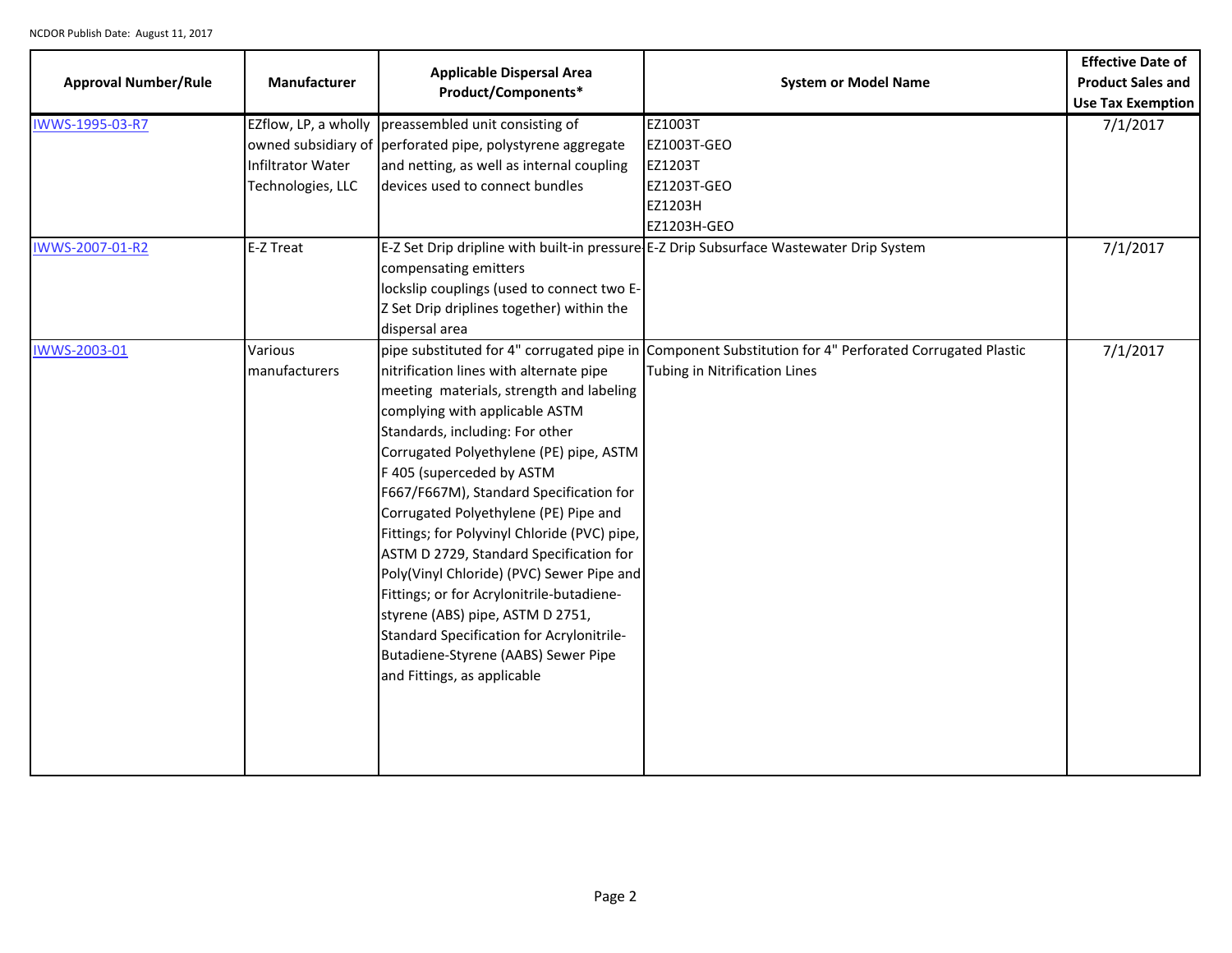| <b>Approval Number/Rule</b> | Manufacturer                                  | <b>Applicable Dispersal Area</b><br>Product/Components*                                                                                                                                                                   | <b>System or Model Name</b>                                                                                                                                                                                                                                                                                                                                                            | <b>Effective Date of</b><br><b>Product Sales and</b><br><b>Use Tax Exemption</b> |
|-----------------------------|-----------------------------------------------|---------------------------------------------------------------------------------------------------------------------------------------------------------------------------------------------------------------------------|----------------------------------------------------------------------------------------------------------------------------------------------------------------------------------------------------------------------------------------------------------------------------------------------------------------------------------------------------------------------------------------|----------------------------------------------------------------------------------|
| IWWS-2000-02R               | Geoflow, Inc.                                 | Geoflow Wasteflow PC dripline with built-Geoflow's Subsurface Drip System<br>in emitters<br>lockslip couplings (used to connect two<br>Wasteflow driplines together) within the<br>dispersal area                         |                                                                                                                                                                                                                                                                                                                                                                                        | 7/1/2017                                                                         |
| IWWS-2012-01                | ICC Technologies,<br>LLC                      | preassembled unit consisting of<br>perforated pipe, polystyrene aggregate,<br>netting, and geotextile fabric                                                                                                              | FTSG123H-1 OC                                                                                                                                                                                                                                                                                                                                                                          | 7/1/2017                                                                         |
| IWWS-1997-02-R10            | Infiltrator Systems,<br>Inc.                  | pre-formed HDPE chambers, including<br>angle chamber sections<br>pre-formed HDPE side port couplers and<br>endcaps within the dispersal area                                                                              | Standard Model 11" High<br>Angle Chamber section<br>Bio 3<br>ARC 36; ARC 24; ARC 36 HC<br>ARC 24 Side Port Coupler (SPC)<br>ARC 36 Side Port Coupler (SPC)<br>ARC 36 HC Side Port Coupler (SPC)                                                                                                                                                                                        | 7/1/2017                                                                         |
| IWWS-1993-02-R16            | <b>Infiltrator Water</b><br>Technologies, LLC | pre-formed HDPE chambers, including<br>angle chamber sections<br>pre-formed HDPE contour wedge, EQ 36<br>swivel, or standard swivel, side port<br>couplers, and endcaps within the<br>dispersal area                      | Infiltrator Standard and Standard SideWinder (polyethylene)<br>Infiltrator High Capacity (polyethylene)<br>Quick4 Plus Standard, Quick4 Standard, Quick4 Standard-W<br>Standard SC; Standard SideWinder SC (polypropylene)<br>Equalizer 36; Quick4 Equalizer 36; Quick4 High Capacity<br>Quick4 Equalizer 24<br>High Capacity SideWinder (polypropylene)<br>Contour Wedge; EQ36 Swivel | 7/1/2017                                                                         |
| IWWS-2010-01-R3             | Infiltrator Systems,<br>Inc.                  | pre-formed HDPE chambers, including<br>angle chamber sections<br>pre-formed HDPE contour wedge, EQ 36<br>swivel, or standard swivel, side port<br>couplers, and endcaps within the<br>dispersal area<br>geotextile fabric | Infiltrator Quick4 Plus Standard LP (polypropylene)<br>Quick4 Plus Standard Low Profile (LP) All-in-One 8 Endcap<br>Arc 36 LP (polypropylene or polyethylene)                                                                                                                                                                                                                          | 7/1/2017                                                                         |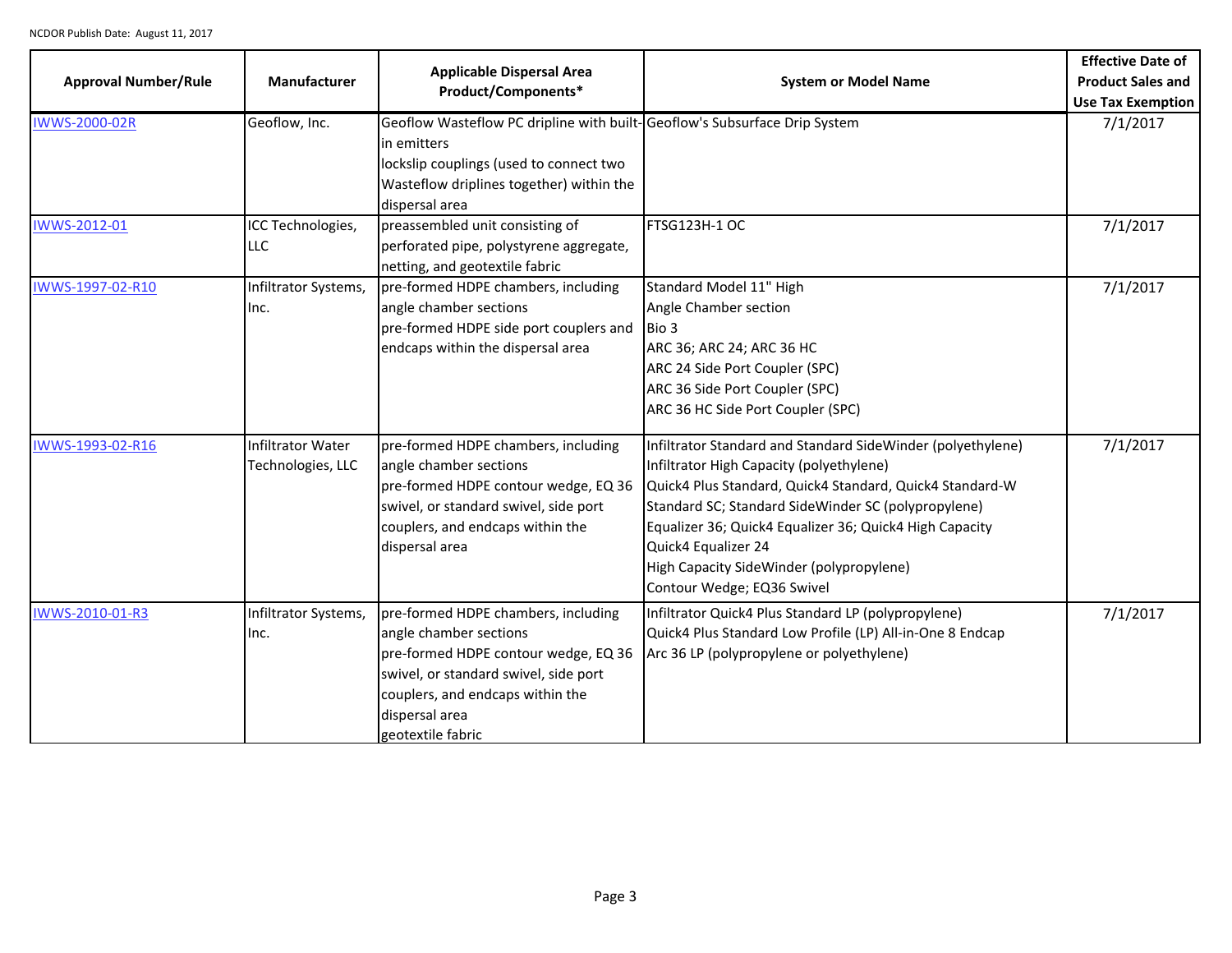| <b>Approval Number/Rule</b> | Manufacturer                                            | <b>Applicable Dispersal Area</b><br>Product/Components*                                                                                                                                                                                                                                                                                    | <b>System or Model Name</b>                                                         | <b>Effective Date of</b><br><b>Product Sales and</b><br>Use Tax Exemption |
|-----------------------------|---------------------------------------------------------|--------------------------------------------------------------------------------------------------------------------------------------------------------------------------------------------------------------------------------------------------------------------------------------------------------------------------------------------|-------------------------------------------------------------------------------------|---------------------------------------------------------------------------|
| IWWS-2011-01                | PSA, Inc./ADS,<br>Inc./Hancor, Inc.                     | pre-formed HDPE chambers, including<br>angle chamber sections<br>pre-formed HDPE side port couplers and<br>endcaps within the dispersal area                                                                                                                                                                                               | ARC 36 LP chamber                                                                   | 7/1/2017                                                                  |
| IWWS-2002-02-R3             | <b>Plastic Tubing</b><br>Industries of<br>Georgia, Inc. | HDPE corrugated pipe (void and<br>distribution)<br>HDPE elle (90°) and tee fittings within the<br>dispersal area                                                                                                                                                                                                                           | Multi-Pipe trench system 11-Pipe Model                                              | 7/1/2017                                                                  |
| <b>IWWS 2015-02</b>         | Presby<br>Environmental Inc.                            | with external ridges and internal<br>skimmers<br>pre-formed HDPE couplings and offset<br>adapters within the dispersal area<br>geotextile fabric<br>plastic fiber mat<br>Bio-Accelerator© fabric                                                                                                                                           | Enviro-Septic (AES) HDPE perforated pipe Presby Advanced Enviro-Septic (AES) system | 7/1/2017                                                                  |
| CDWS-2011-01                | Clearstream<br>Wastewater<br>Systems, Inc.              | Geoflow Wasteflow Classic with built-in<br>non-pressure-compensating emitters<br>lockslip couplings (used to connect two<br>Wasteflow driplines together) within the<br>dispersal area                                                                                                                                                     | Clearstream Subsurface Drip Dispersal System                                        | 7/1/2017                                                                  |
| <b>CDWS 2012-01</b>         |                                                         | Hoot <sup>®</sup> Systems, Inc. Netafim PC polyethylene dripline with<br>built-in pressure compensating emitters<br>Geoflow Wasteflow PC low density<br>polyethylene (LDP) tubing with built-in<br>pressure compensating emitters<br>lockslip couplings (used to connect two<br>Wasteflow driplines together) within the<br>dispersal area | Hoot Subsurface Drip Dispersal System                                               | 7/1/2017                                                                  |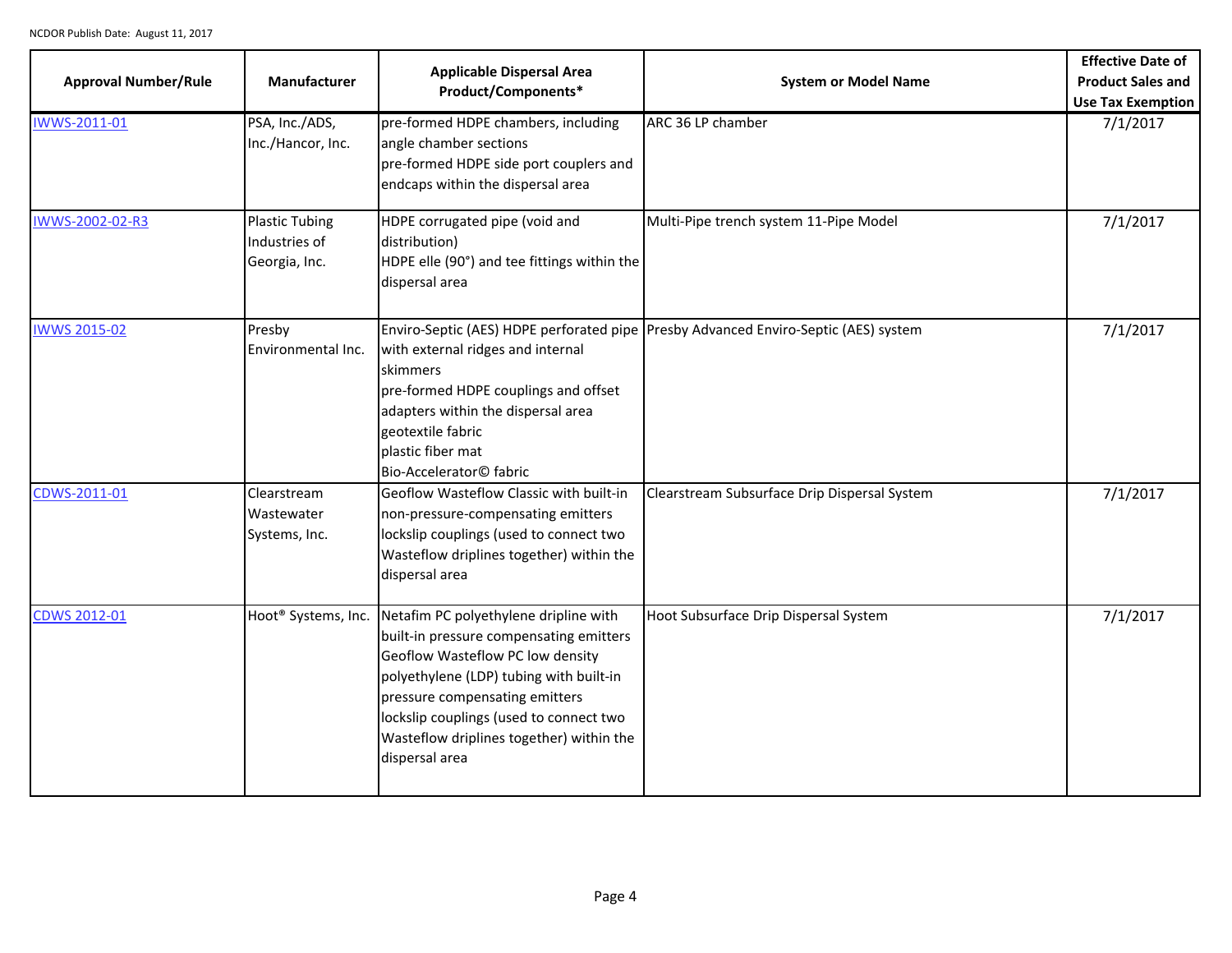| <b>Approval Number/Rule</b> | Manufacturer                                  | <b>Applicable Dispersal Area</b><br>Product/Components*                                                                                                                                                                       | <b>System or Model Name</b>                                                                                                                                                                                                                                                                                                                                                                                                                                                                                                                                                                                                        | <b>Effective Date of</b><br><b>Product Sales and</b><br><b>Use Tax Exemption</b> |
|-----------------------------|-----------------------------------------------|-------------------------------------------------------------------------------------------------------------------------------------------------------------------------------------------------------------------------------|------------------------------------------------------------------------------------------------------------------------------------------------------------------------------------------------------------------------------------------------------------------------------------------------------------------------------------------------------------------------------------------------------------------------------------------------------------------------------------------------------------------------------------------------------------------------------------------------------------------------------------|----------------------------------------------------------------------------------|
| CDWS 2010-1-R2B (Piedmont)  | Infiltrator Systems,<br>Inc.                  | pre-formed HDPE chambers, including<br>angle chamber sections<br>pre-formed HDPE contour wedge, EQ 36<br>swivel, or standard swivel, side port<br>couplers, and endcaps within the<br>dispersal area<br>geotextile fabric     | Quick4 Plus Standard LP<br>(polypropylene)                                                                                                                                                                                                                                                                                                                                                                                                                                                                                                                                                                                         | 7/1/2017                                                                         |
| AWWS 2005-02-R6             | <b>Infiltrator Water</b><br>Technologies, LLC | EZflow, LP, a wholly $ $ preassembled unit consisting of<br>owned subsidiary of perforated pipe, polystyrene aggregate,<br>netting, and geotextile fabric as well as<br>internal coupling devices used to connect<br>bundles. | EZ1203H<br>EZ1203H-GEO                                                                                                                                                                                                                                                                                                                                                                                                                                                                                                                                                                                                             | 7/1/2017                                                                         |
| AWWS 2005-01-R5             | <b>Infiltrator Water</b><br>Technologies, LLC | pre-formed HDPE or polypropylene<br>chambers, including angle chamber<br>sections<br>pre-formed HDPE contour wedge,<br>standard swivel, side port couplers, and<br>endcaps within the dispersal area                          | Infiltrator Standard and Standard SideWinder (polyethylene)<br>Infiltrator High Capacity (polyethylene)<br>Quick4 Plus Standard<br>Quick4 Standard-W<br><b>Standard SC</b><br>Standard SideWinder SC (polypropylene)<br>High Capacity SideWinder (polypropylene)<br>Contour Wedge<br>Contour Swivel - Standard<br>Quick4 Standard MultiPort Endcap<br>Quick4 High Capacity MultiPort Endcap<br>Quick4 Plus Standard All-in-One 12 Endcap<br>BioDiffuser Standard Model (polyethylene)<br><b>BioDiffuser Angle Chamber section</b><br>ARC 36 (polypropylene or polyethylene)<br>ARC 36 Side Port Coupler (SPC)<br>ARC 36 SPC Endcap | 7/1/2017                                                                         |